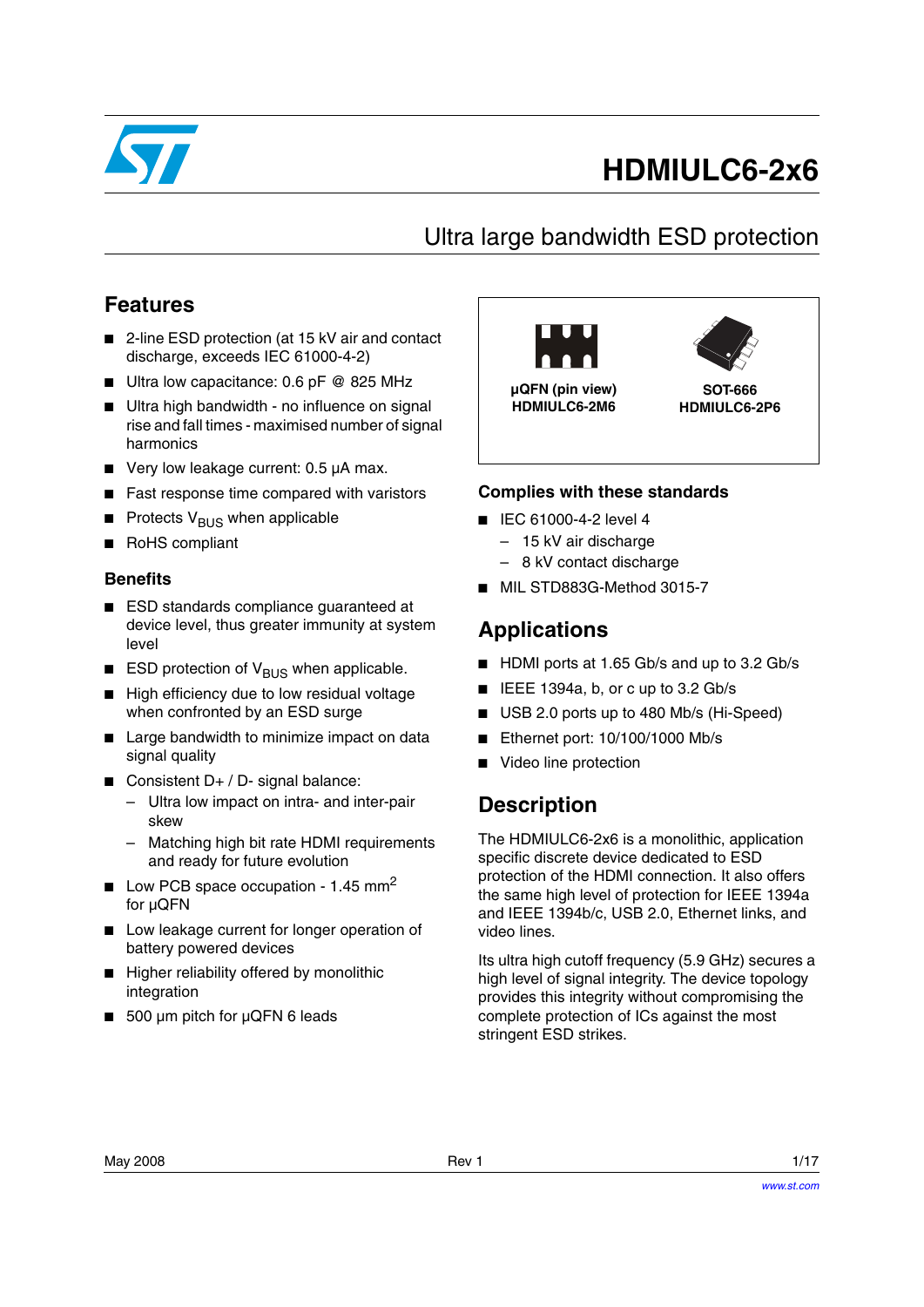# **1 Characteristics**





#### Table 1. **Absolute ratings**

| <b>Symbol</b>               | <b>Parameter</b>                              |                                                                                             | Value             | Unit |
|-----------------------------|-----------------------------------------------|---------------------------------------------------------------------------------------------|-------------------|------|
| V <sub>PP</sub>             | Peak pulse voltage                            | IEC 61000-4-2 air discharge<br>IEC 61000-4-2 contact discharge<br>MIL STD883G-Method 3015-7 | ±15<br>±15<br>±25 | kV   |
| $\mathsf{r}_{\mathsf{stg}}$ | Storage temperature range                     |                                                                                             | $-55$ to $+150$   | °C   |
| T:                          | Maximum junction temperature                  |                                                                                             | 125               | °C   |
| Tı.                         | Lead solder temperature (10 seconds duration) |                                                                                             | 260               | °C   |

#### Table 2. **Electrical characteristics (T<sub>amb</sub> = 25 °C)**

| Symbol                      | <b>Parameter</b>                                      | <b>Test Conditions</b>                                    | <b>Value</b> |      |      | Unit |
|-----------------------------|-------------------------------------------------------|-----------------------------------------------------------|--------------|------|------|------|
|                             |                                                       |                                                           | Min.         | Typ. | Max  |      |
| <sup>I</sup> RM             | Leakage current                                       | $V_{\text{RM}} = 5 V$                                     |              |      | 0.5  | μA   |
| $V_{\text{BR}}$             | Breakdown voltage between V <sub>BUS</sub><br>and GND | $I_R = 1$ mA                                              | 6            |      |      | v    |
| $V_{CL}$                    | Clamping voltage                                      | $I_{PP} = 1$ A, $t_p = 8/20$ µs<br>Any I/O pin to GND     |              |      | 12   | v    |
|                             |                                                       | $I_{PP} = 5 A$ , $t_p = 8/20 \mu s$<br>Any I/O pin to GND |              |      | 17   | v    |
| $C_{i/O}$ -GND              | Capacitance between I/O and GND                       | $V_B = 0 V, F = 825 MHz$                                  |              |      | 0.85 | рF   |
| $\Delta C_{i/o\text{-GND}}$ | Capacitance variation between I/O<br>and GND          | $V_B = 0 V, F = 1 MHz$                                    |              | 0.02 |      | pF   |
| $C_{i/o-i/o}$               | Capacitance between I/O                               | $V_B = 0 V$ , F = 825 MHz                                 |              |      | 0.5  | рF   |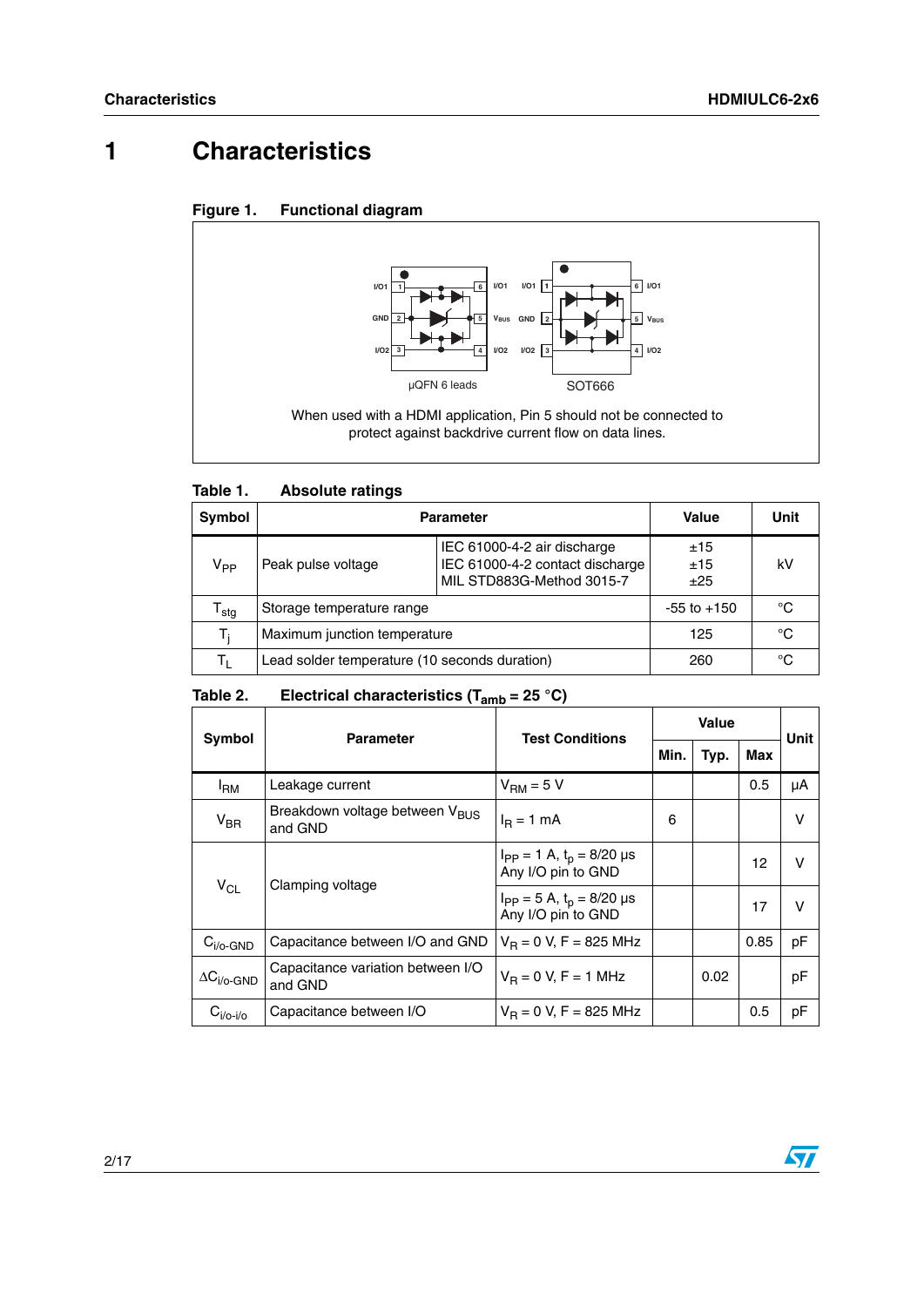#### **Figure 2. Line capacitance versus line voltage (typical values)**

#### **Figure 3. Line capacitance versus frequency (typical values) HDMIULC6-2M6**



 **Figure 4. Line capacitance versus frequency (typical values) HDMIULC6-2P6**

**Frequency response (typical values) HDMIULC6-2M6**



**Figure 6. Frequency response (typical values) HDMIULC6-2P6**



**Figure 7. Relative variation of leakage current versus junction temperature (typical values)**



#### $\sqrt{}$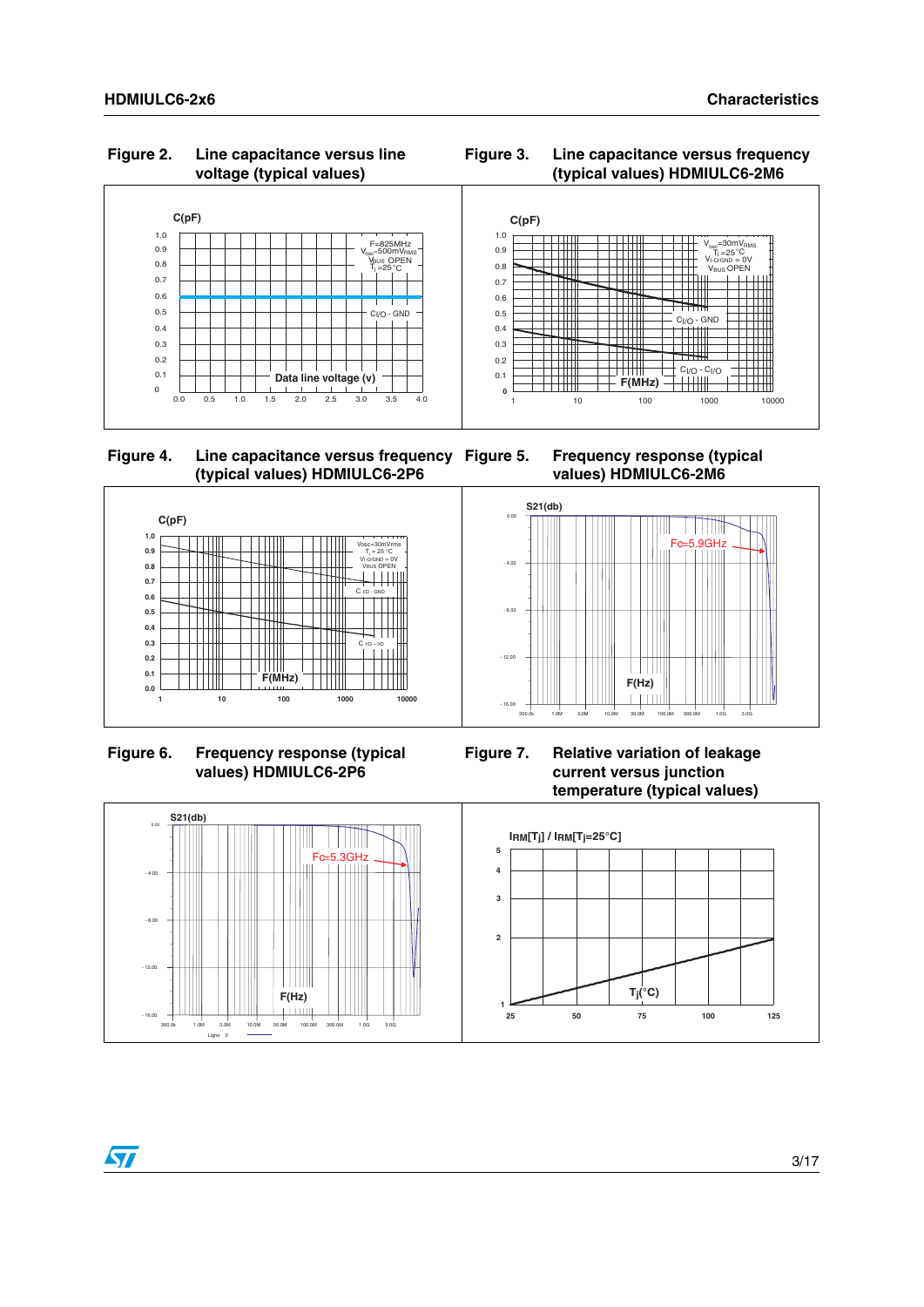

 **Figure 10. Eye diagram at 1.65 Gbps amplitude 500 mV PCB + HDMIULC6-2P6**

**Figure 11. Eye diagram at 3.2 Gbps amplitude 500 mV PCB + HDMIULC6-2P6**



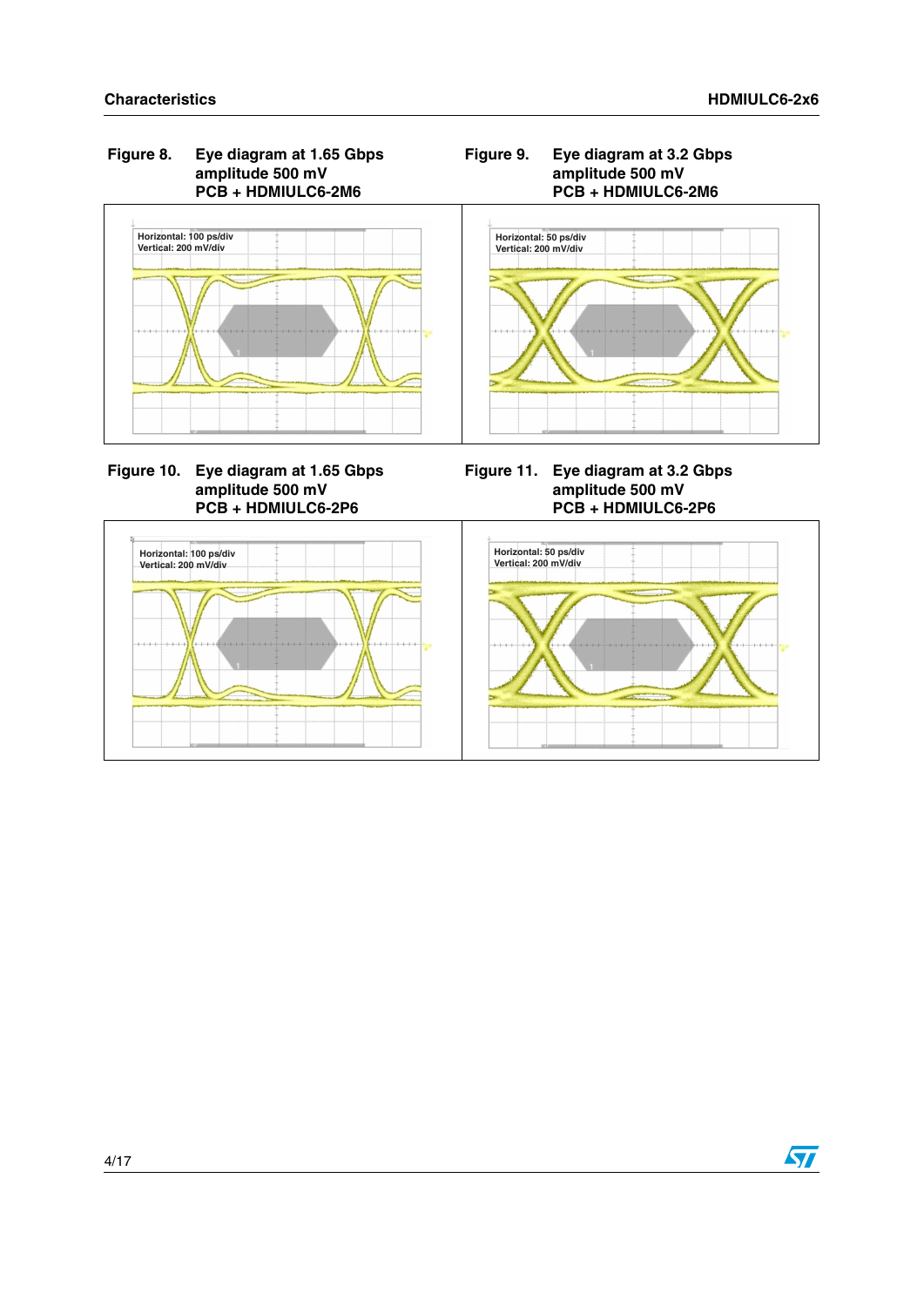# **2 Application examples**



**Figure 12. HDMI single link application**

**Figure 13. T1/E1/Ethernet protection**



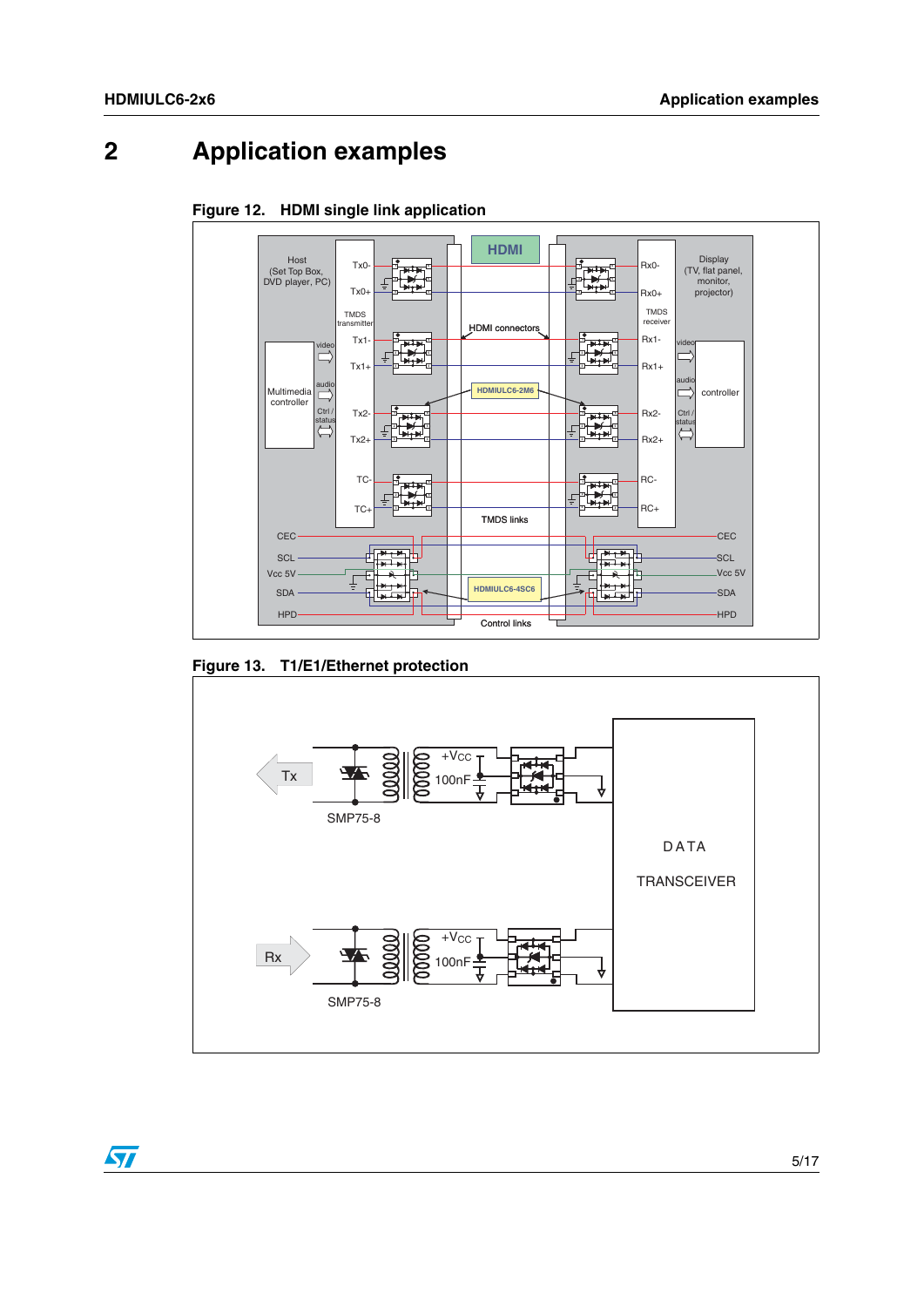# **2.1 PCB layout considerations**





**Figure 15. TDR results for HDMIULC6-2M6 with PCB layout example**

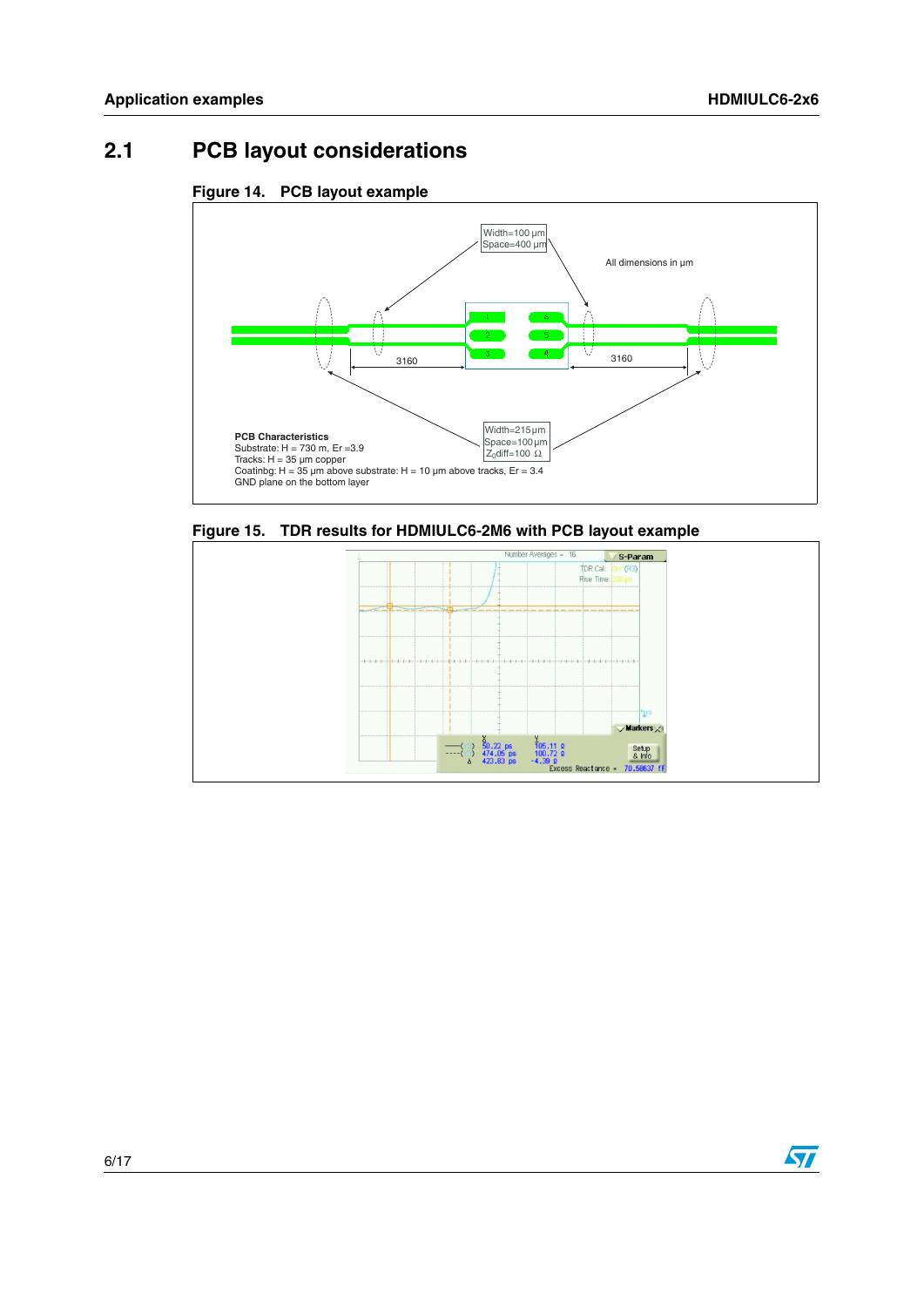## **3 Technical information**

#### **3.1 Surge protection**

The HDMIULC6-2x6 is particularly optimized to perform ESD surge protection based on the rail to rail topology.

The clamping voltage  $V_{CL}$  can be calculated as follows:

 $V_{\text{CI}}$  + =  $V_{\text{TRANSII}}$  +  $V_{\text{F}}$  for positive surges

 $V_{\text{Cl}}$  - = -  $V_{\text{F}}$  for negative surges

with:  $V_F = V_T + R_d.I_p$ 

( $V_F$  forward drop voltage) / ( $V_T$  forward drop threshold voltage)

and  $V_{\text{TRANSIL}} = V_{\text{BR}} + R_{\text{d}}_{\text{TRANSIL}}$ . Ip

#### **Calculation example**

We assume that the value of the dynamic resistance of the clamping diode is typically:  $R_d = 0.5 \Omega$  and  $V_T = 1.1 V$ .

We assume that the value of the dynamic resistance of the transil diode is typically  $R_d$  TRANSIL = 0.5  $\Omega$  and V<sub>BR</sub> = 6.1 V

For an IEC 61000-4-2 surge Level 4 (Contact Discharge: V<sub>g</sub>= 8 kV, R<sub>g</sub>= 330 Ω),  $V_{BUS}$  = +5 V, and, in first approximation, we assume that:  $I_p = V_q / R_q = 24$  A.

We find:

 $V_{C1}$  + = +31.2 V  $V_{\text{Cl}}$  - = -13.1 V

*Note: The calculations do not take into account phenomena due to parasitic inductances.*

### **3.2 Surge protection application example**

If we consider that the connections from the pin  $V_{BUS}$  to  $V_{CC}$ , from I/O to data line, and from GND to PCB GND plane are two tracks 10 mm long and 0.5 mm wide, we can assume that the parasitic inductances,  $L_{VBUS}$ ,  $L_{I/O}$ , and  $L_{GND}$ , of these tracks are about 6 nH. So when an IEC 61000-4-2 surge occurs on the data line, due to the rise time of this spike (tr = 1 ns), the voltage  $V_{\text{Cl}}$  has an extra value equal to  $L_{\text{I/O}}$ .dl/dt +  $L_{\text{GND}}$ .dl/dt.

The dI/dt is calculated as:  $dI/dt = Ip/tr = 24$  A/ns for an IEC 61000-4-2 surge level 4 (contact discharge  $V_q = 8$  kV,  $R_q = 330 \Omega$ )

The over voltage due to the parasitic inductances is:  $L_{I/O}$ .dl/dt =  $L_{GND}$ .dl/dt = 6 x 24 = 144 V

By taking into account the effect of these parasitic inductances due to unsuitable layout, the clamping voltage will be:

> $V_{\text{Cl}}$  + = +31.2 + 144 +144 = 319.2 V  $V_{\text{Cl}}$  - = -13.1 - 144 -144 = -301.1 V

We can reduce as much as possible these phenomena with simple layout optimization.

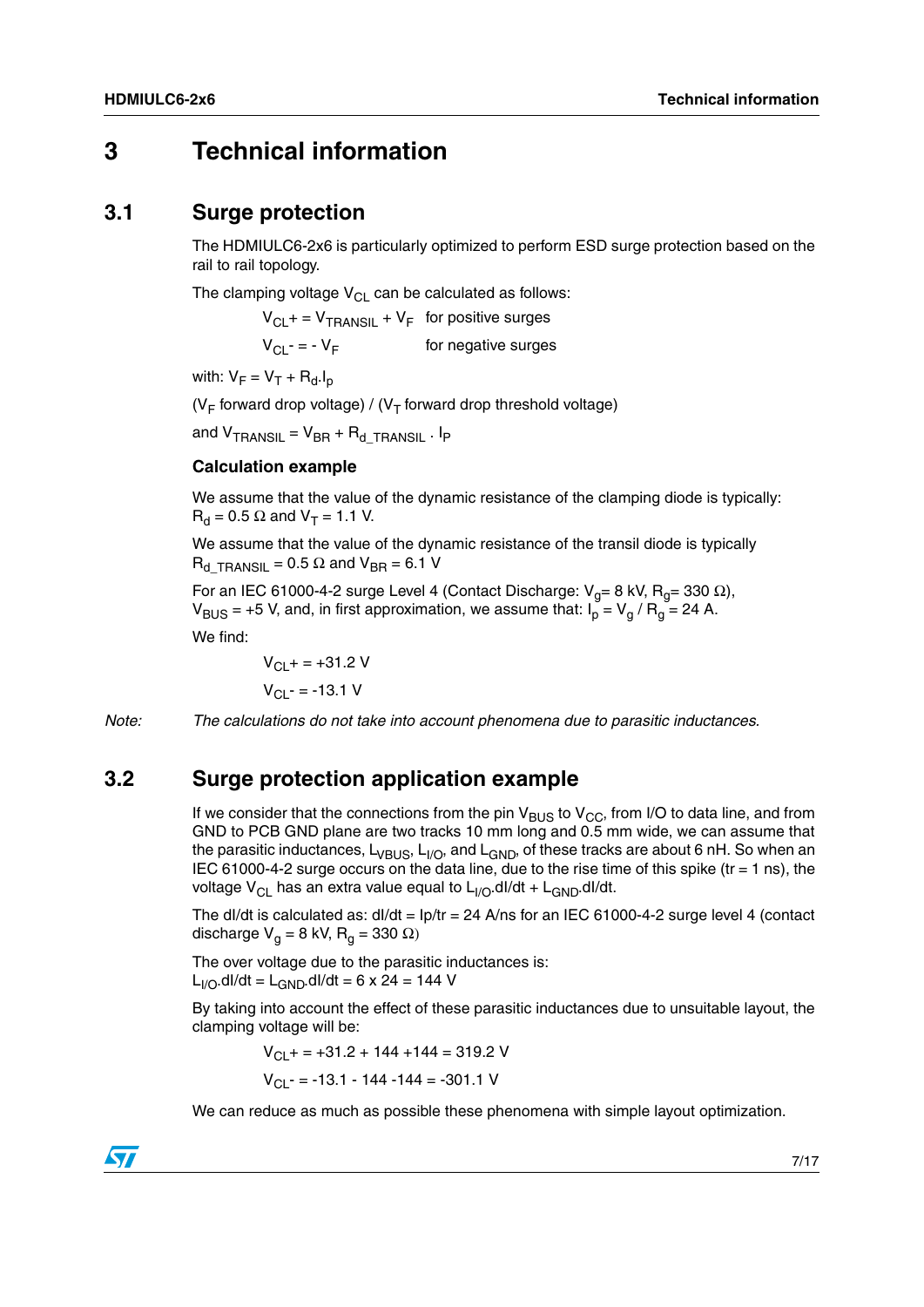

**Figure 16. ESD behavior: parasitic phenomena due to unsuitable layout**







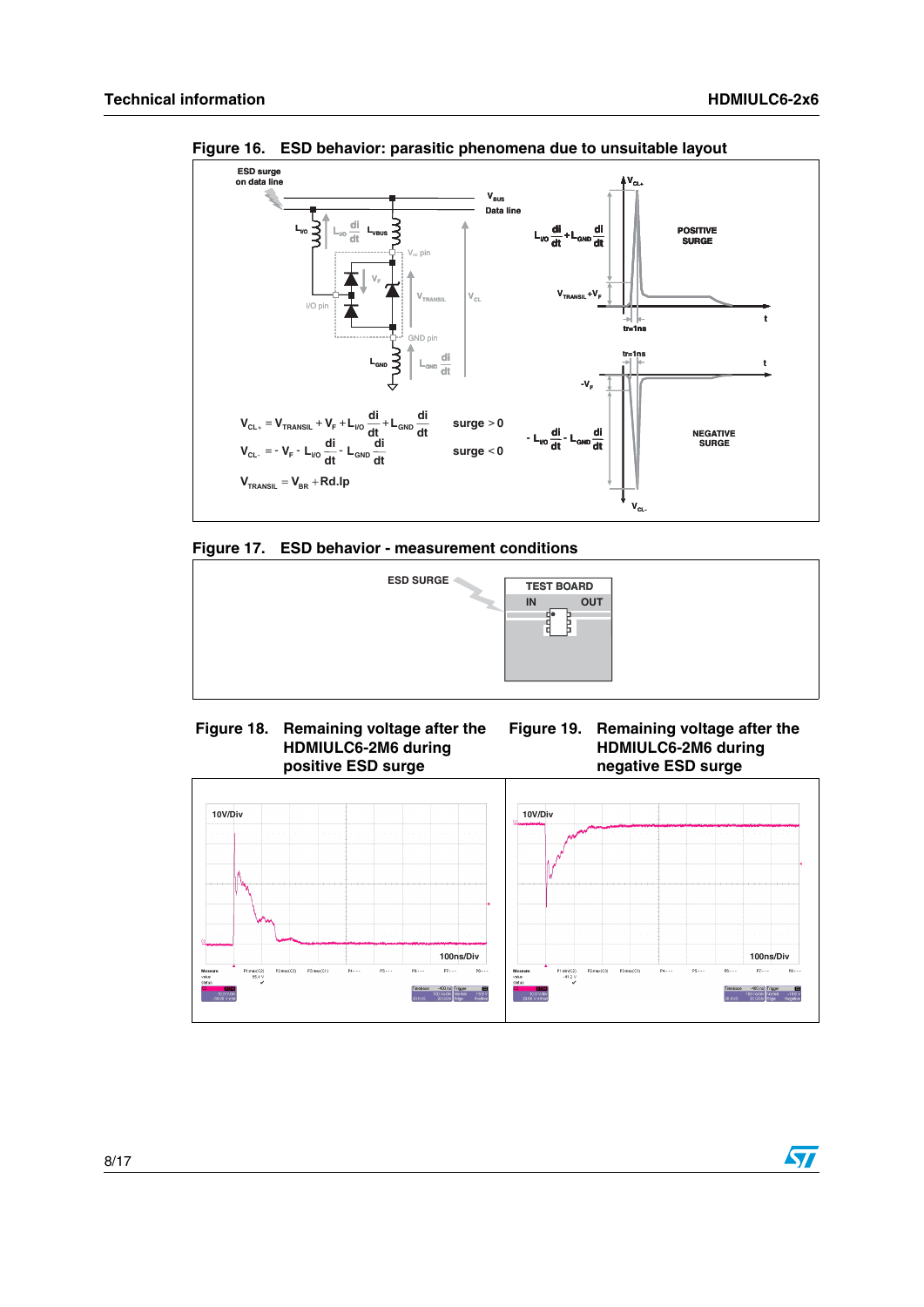

### **Important**

An important precaution to take is to put the protection device as close as possible to the disturbance source (generally the connector).

## **3.3 Crosstalk behavior**

#### **Figure 22. Crosstalk phenomena**



The crosstalk phenomena is due to the coupling between 2 lines. The coupling factor ( $\beta_{12}$  or  $\beta_{21}$ ) increases when the gap across lines decreases, particularly in silicon dice. In the example above the expected signal on load  $R_{L2}$  is  $\alpha_2V_{G2}$ , in fact the real voltage at this point has got an extra value  $\beta_{21}V_{G1}$ . This part of the  $V_{G1}$  signal represents the effect of the crosstalk phenomenon of the line 1 on the line 2. This phenomenon has to be taken into account when the drivers impose fast digital data or high frequency analog signals in the disturbing line. The perturbed line will be more affected if it works with low voltage signal or high load impedance (few kΩ).

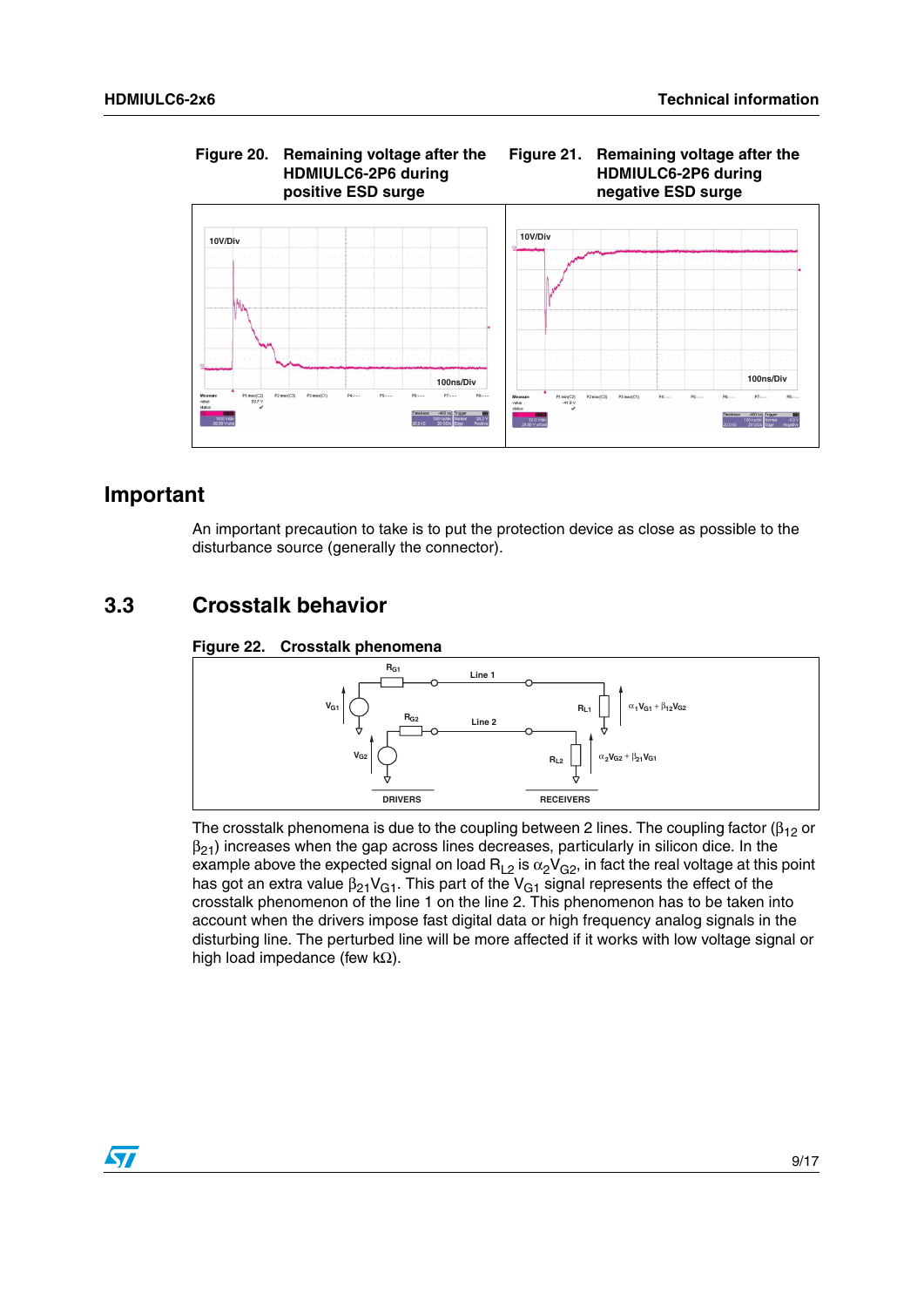57

<span id="page-9-1"></span>

*[Figure 23](#page-9-1)* gives the measurement circuit for the analog application. In usual frequency range of analog signals (up to 240 MHz) the effect on disturbed line is less than -40 dB (see *[Figure 24](#page-9-2)* and *[Figure 25](#page-9-0)*).

<span id="page-9-2"></span>



<span id="page-9-0"></span>**Figure 25. Analog crosstalk results (typical values) for HDMIULC6-2P6**

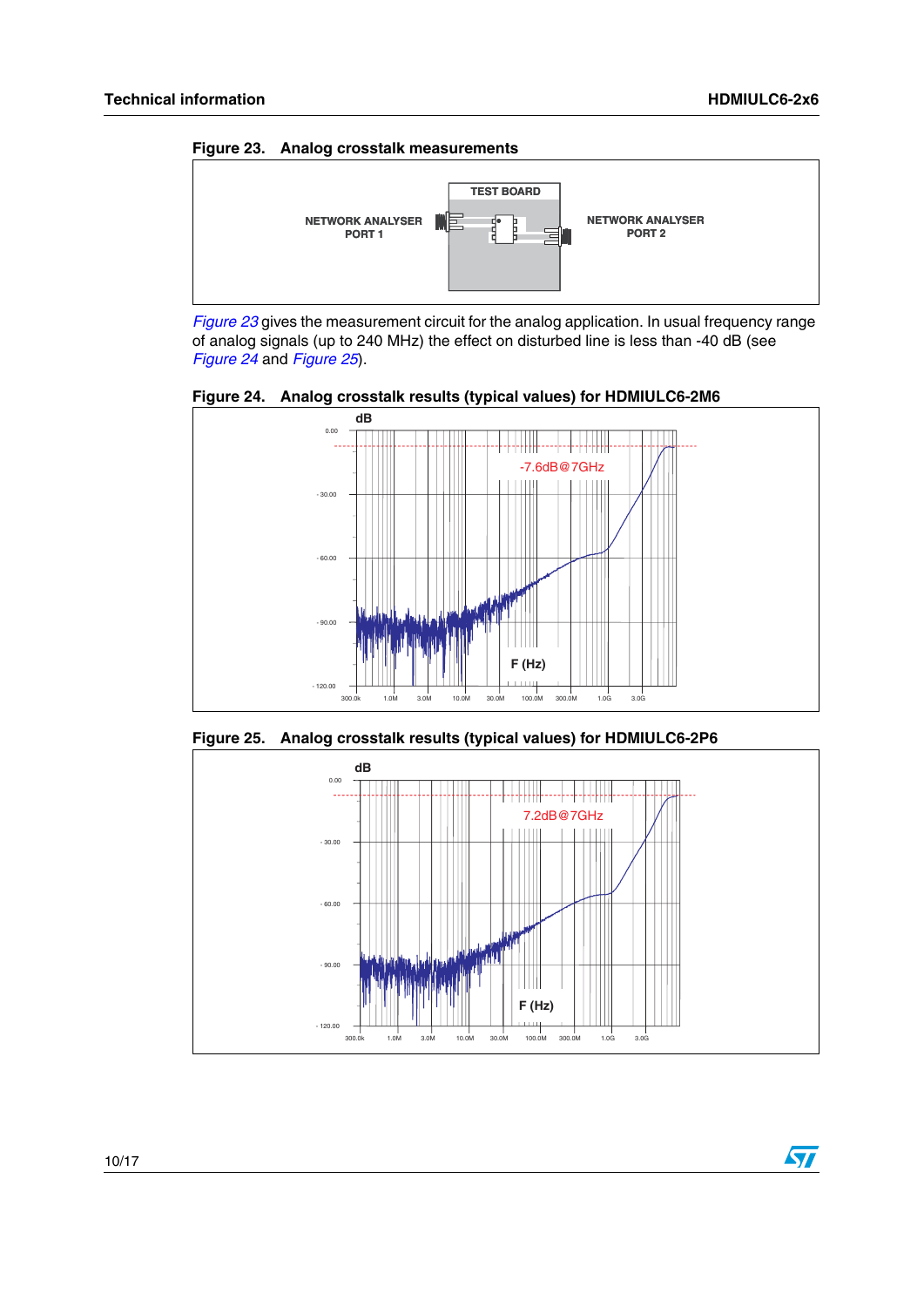$\bm{\varpi}$ 

# **4 Recommendation on PCB assembly**

### **4.1 Stencil opening design**

- 1. General recommendation on stencil opening design
	- a) Stencil opening dimensions: L (Length), W (Width), T (Thickness)

#### **Figure 26. Stencil opening dimensions.**



b) General Design Rule

Stencil thickness  $(T) = 75 - 125 \mu m$ 

$$
Aspect Ratio = \frac{W}{T} \ge 1.5
$$

$$
Aspect Area = \frac{L \times W}{2T(L+W)} \ge 0.66
$$

- 2. Reference design
	- a) Stencil opening thickness: 100 µm
	- b) Stencil opening for leads: Opening to footprint ratio is 90%.

#### **Figure 27. Recommended stencil window position (µQFN only)**



11/17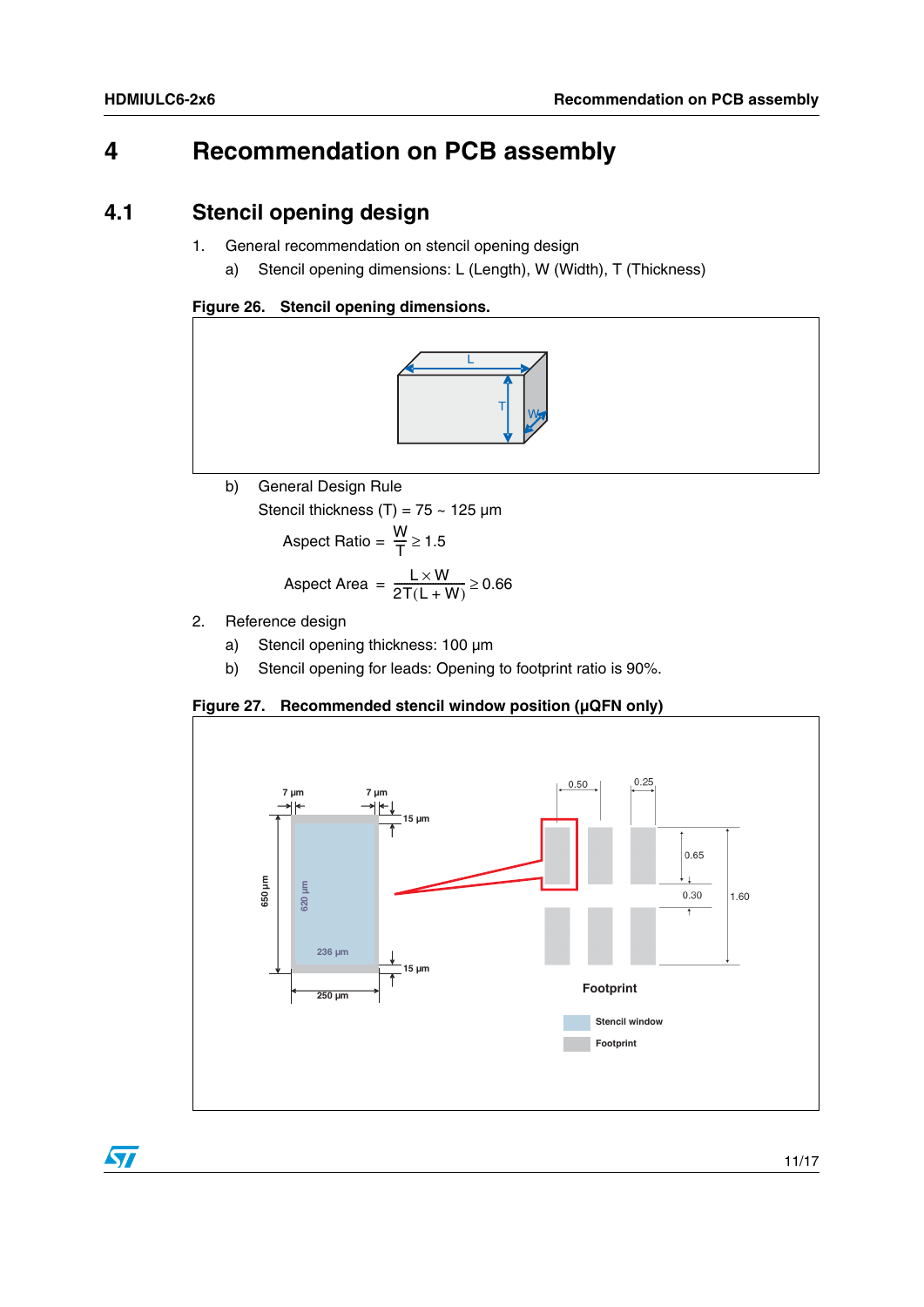### **4.2 Solder paste**

- 1. Halide-free flux qualification ROL0 according to ANSI/J-STD-004.
- 2. "No clean" solder paste is recommended.
- 3. Offers a high tack force to resist component movement during high speed.
- 4. Solder paste with fine particles: powder particle size is 20-45 µm.

### **4.3 Placement**

- 1. Manual positioning is not recommended.
- 2. It is recommended to use the lead recognition capabilities of the placement system, not the outline centering.
- 3. Standard tolerance of  $\pm$  0.05 mm is recommended.
- 4. 3.5 N placement force is recommended. Too much placement force can lead to squeezed out solder paste and cause solder joints to short. Too low placement force can lead to insufficient contact between package and solder paste that could cause open solder joints or badly centered packages.
- 5. To improve the package placement accuracy, a bottom side optical control should be performed with a high resolution tool.
- 6. For assembly, a perfect supporting of the PCB (all the more on flexible PCB) is recommended during solder paste printing, pick and place and reflow soldering by using optimized tools.

## **4.4 PCB design preference**

- 1. To control the solder paste amount, the closed via is recommended instead of open vias.
- 2. The position of tracks and open vias in the solder area should be well balanced. The symmetrical layout is recommended, in case any tilt phenomena caused by asymmetrical solder paste amount due to the solder flow away.

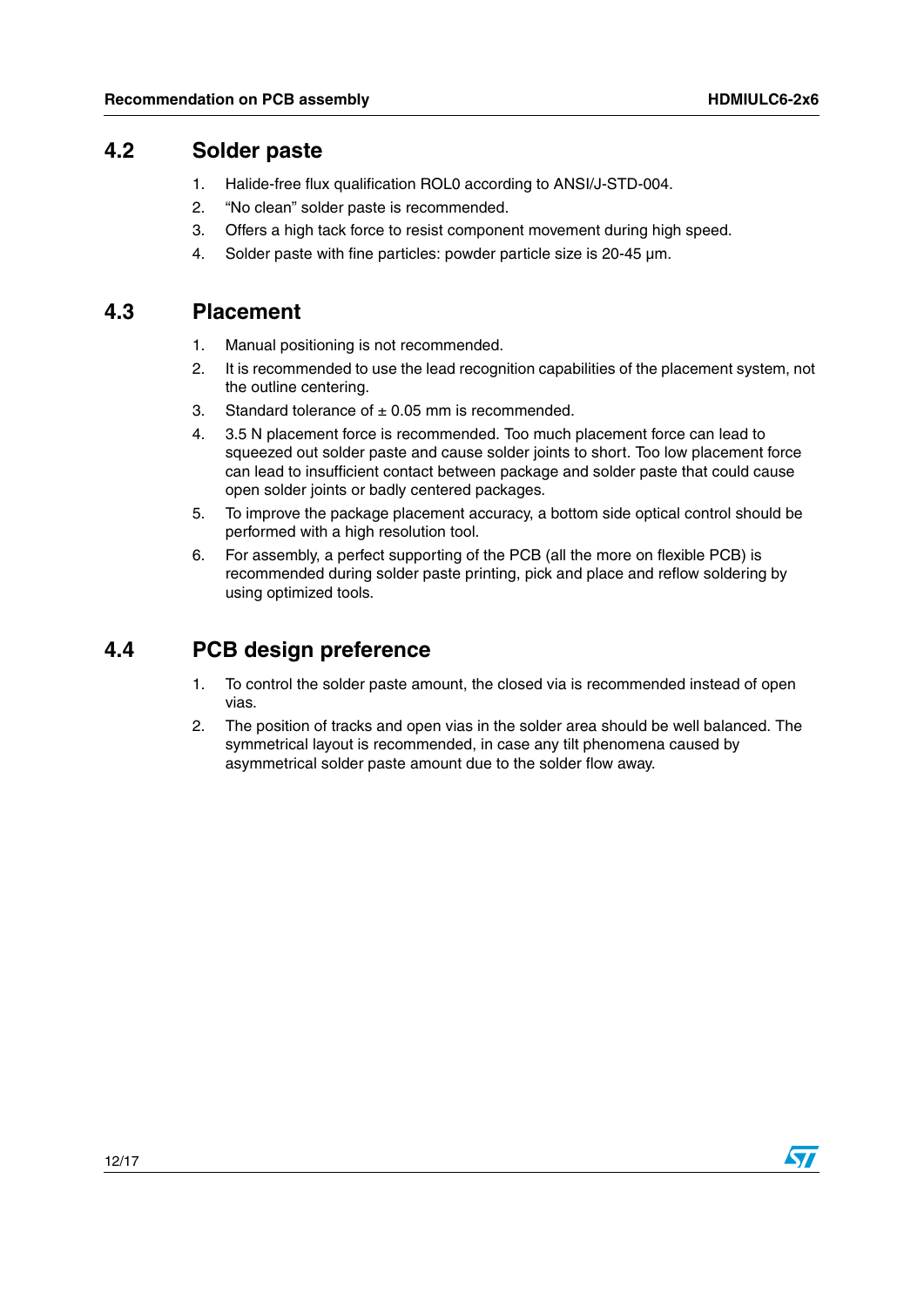## **4.5 Reflow profile**



**Figure 28. ST ECOPACK® recommended soldering reflow profile for PCB mounting**



*Note: Minimize air convection currents in the reflow oven to avoid component movement.*

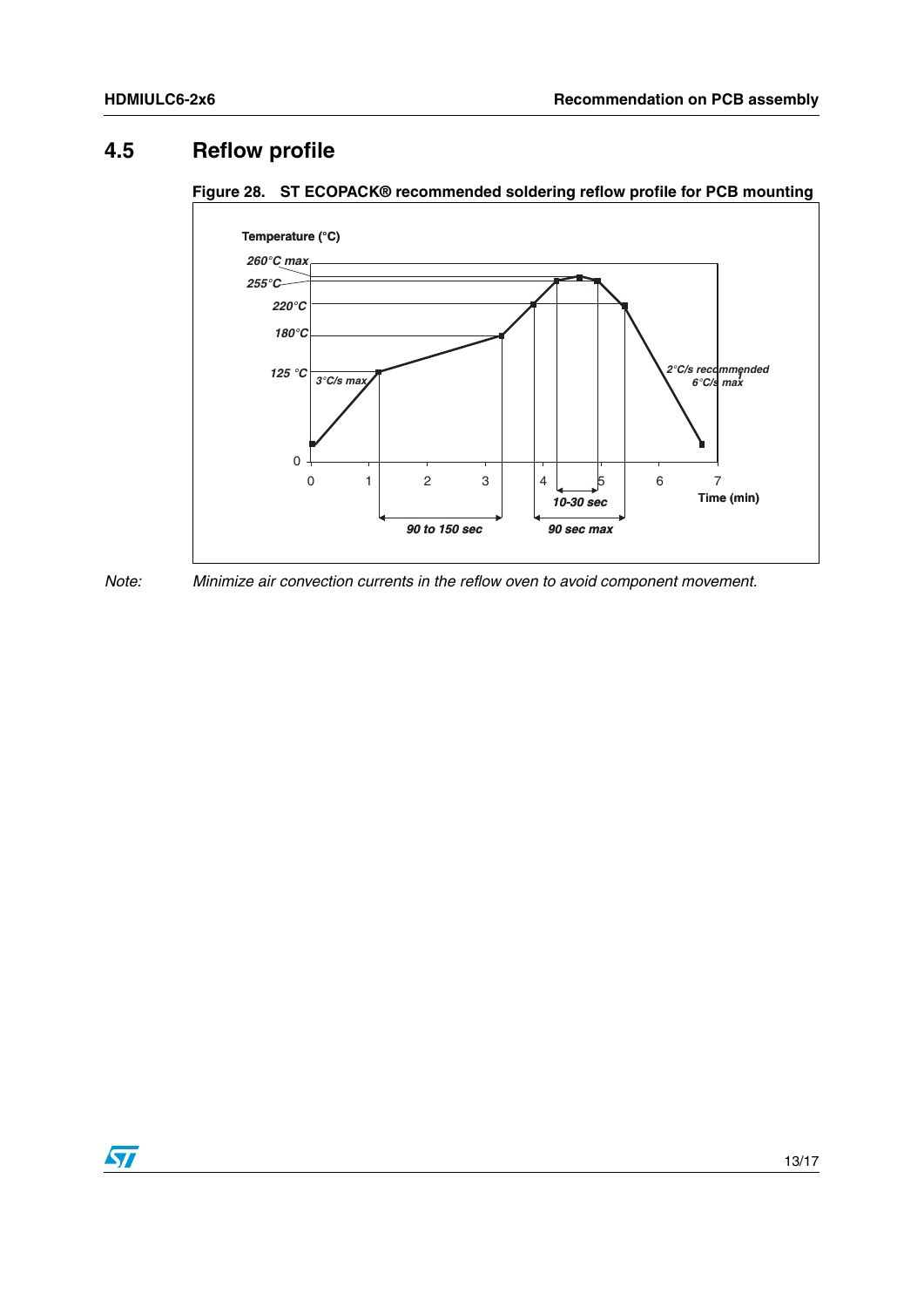# **5 Package information**

Epoxy meets UL94, V0

In order to meet environmental requirements, ST offers these devices in ECOPACK® packages. These packages have a lead-free second level interconnect. The category of second level interconnect is marked on the inner box label, in compliance with JEDEC Standard JESD97. The maximum ratings related to soldering conditions are also marked on the inner box label. ECOPACK is an ST trademark. ECOPACK specifications are available at *[www.st.com](http://www.st.com)*.

Table 3. **Table 3. Micro QFN 1.45x1.00 6L dimensions**



**Figure 29. µQFN 6 leads footprint dimensions in mm [inches]**



*Note: Product marking may be rotated by 90° for assembly plant differentiation. In no case should this product marking be used to orient the component for its placement on a PCB. Only pin 1 mark is to be used for this purpose.*

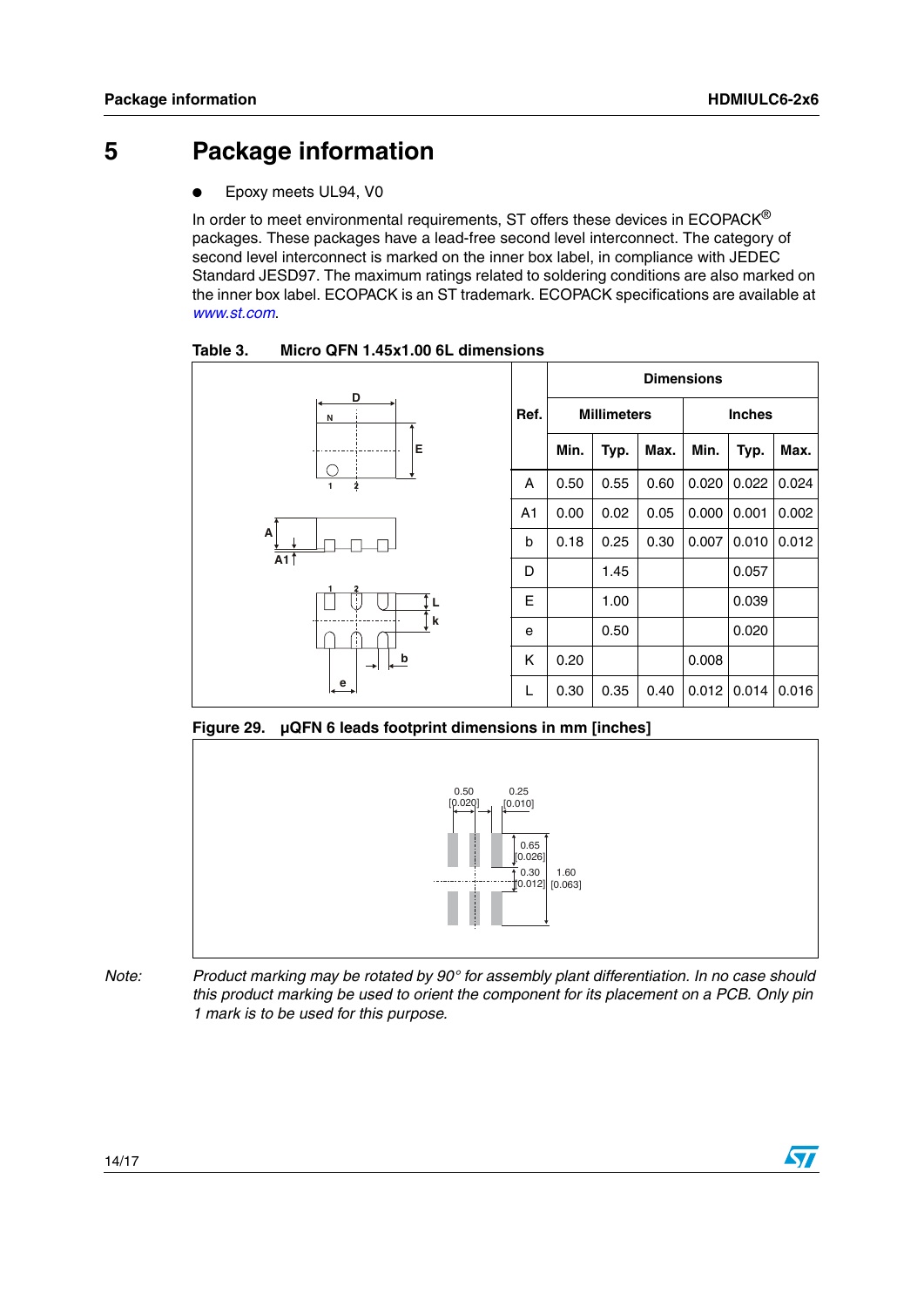

Table 4. **SOT-666 dimensions** 

**Figure 30. Footprint (dimensions in mm)**

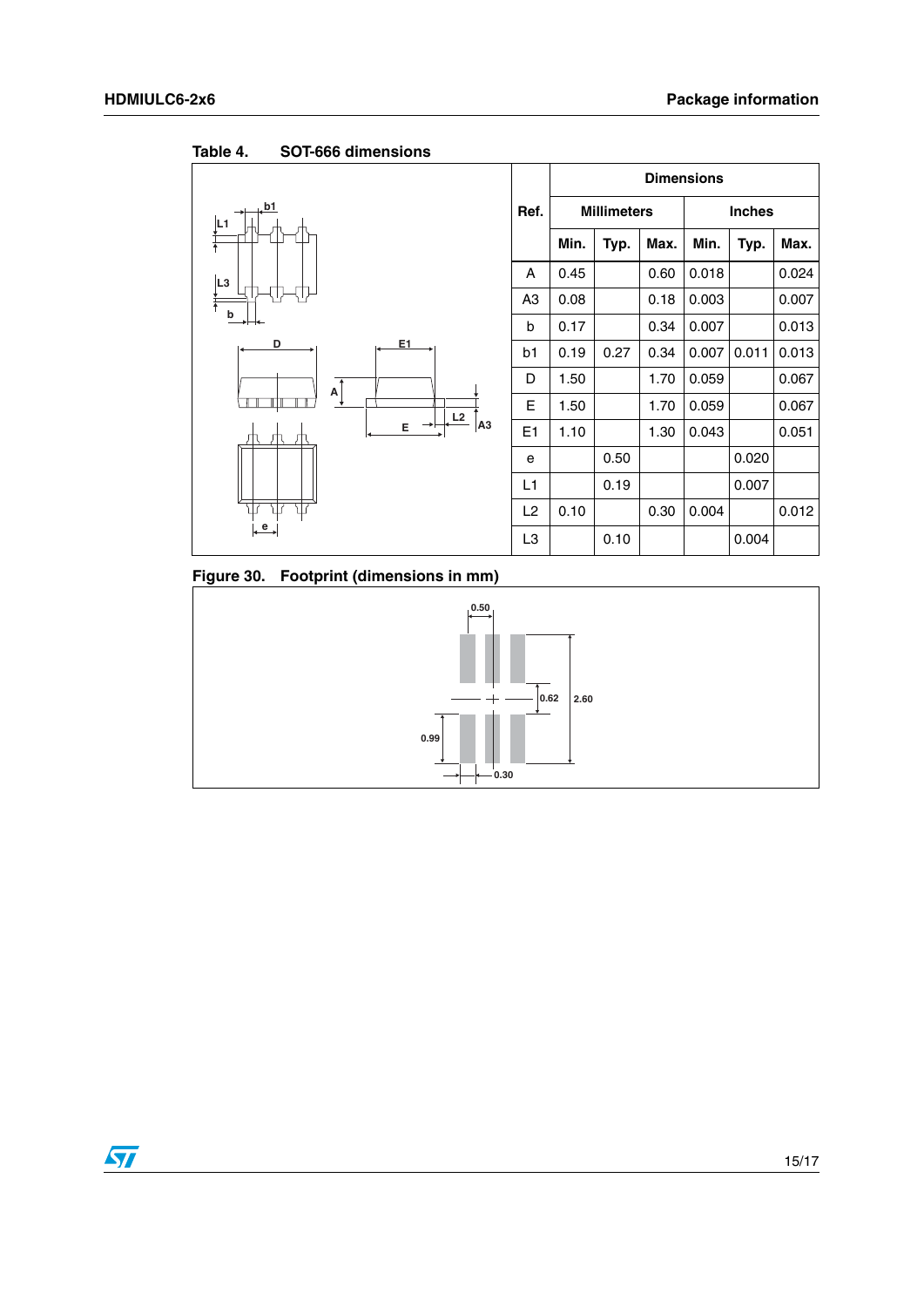# **6 Ordering information**

#### Table 5. **Ordering information**

| Order code   | <b>Marking</b> | Package      | Weight            | <b>Base gty</b> | Delivery mode |
|--------------|----------------|--------------|-------------------|-----------------|---------------|
| HDMIULC6-2M6 | T(1)           | uQFN 6 leads | $2.2 \text{ mg}$  | 3000            | Tape and reel |
| HDMIULC6-2P6 |                | SOT-666      | 2.9 <sub>mg</sub> | 3000            | Tape and reel |

1. The marking can be rotated by 90° to diferentiate assembly location

# **7 Revision history**

#### Table 6. **Document revision history**

| Date        | <b>Revision</b> | <b>Description of changes</b> |
|-------------|-----------------|-------------------------------|
| 06-May-2008 |                 | First issue.                  |